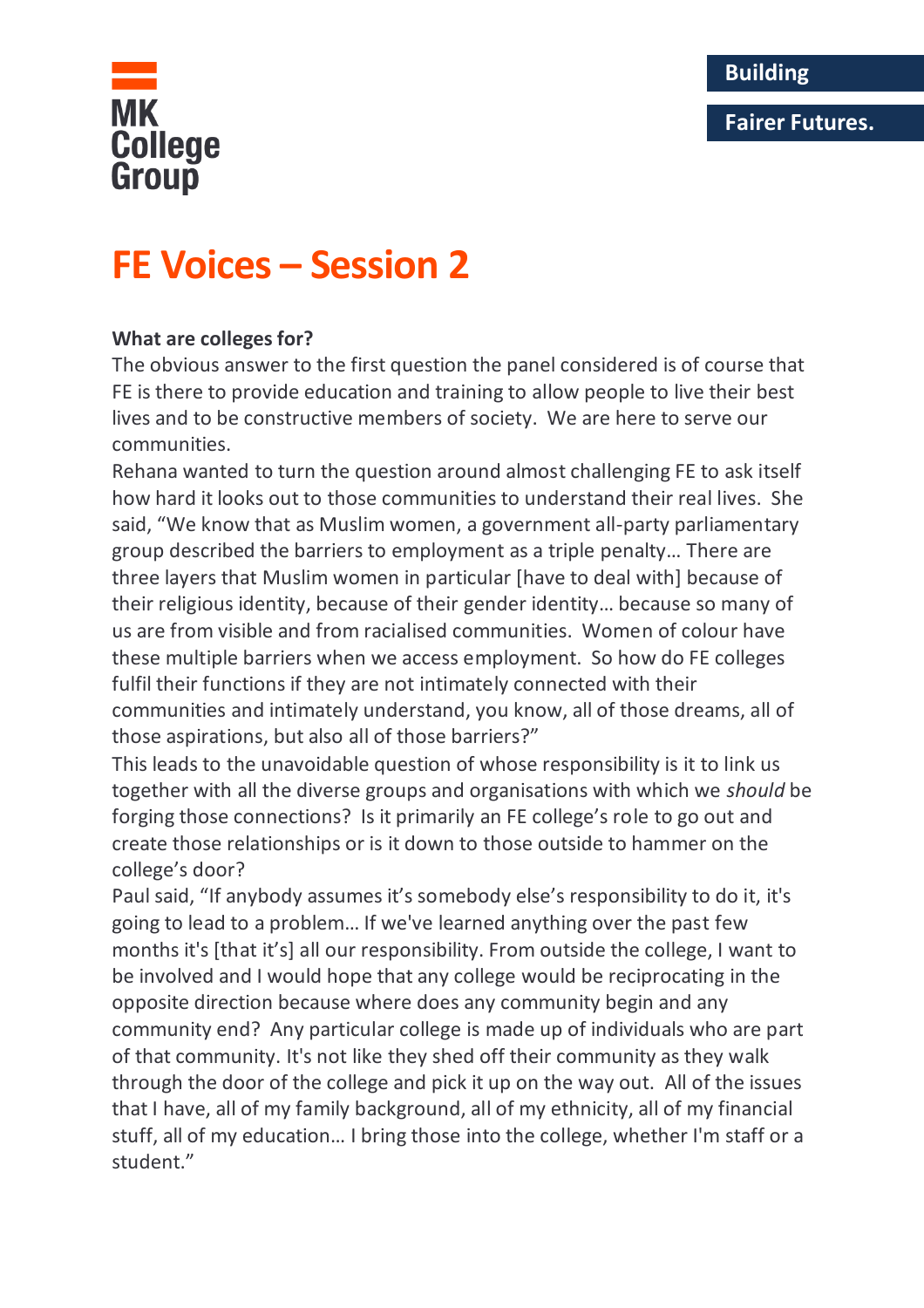Paul's undoubtedly right in that while we may have different personae at work, at home or with friends, there are certain parts of *who we are* which are unchanging and unchangeable. Oba gave us a timely reminder about how important it is for people to know who they are inside, and the way in which college can and should help them realise it, saying, "You can't prepare students for the world of work if you don't prepare them to engage with their own communities. If students don't understand their sense of belonging, what they bring in terms of their own story, what they can do and turn it to help other people and take that community forward, they're not going to be ready to walk into the scary place of your first day at work and to be able to make an impact… So, I think it's absolutely part of colleges' gift to be able to find opportunities for students to be able to link up with other organizations within the community, find opportunities, embed social action within courses, because we're talking about the same thing. We're talking about students being as prepared for their next steps as possible, whether that's from a general life sense or engaging in a world of work and progressing in a career as quickly as possible."

There was a general sense that to see colleges and communities as distinct is unrealistic and unhelpful, because they both exist in the same realm. Their interconnectedness outweighs their separateness. As Shalom put it, "Colleges represent our community and our community represent our colleges… The onus is on both sides, in my opinion. Further education is no longer one size fits all… As an employer, I'm a member of the community; as an employer the onus is also on me. If we have that inclusive mindset, it facilitates a diverse way of thinking. The biggest thing we have, whether we're in college or in the community is our social capital. That contributes to our genuine growth, personally and professionally… We feel safe with people who look like or sound like [us], those who have similar beliefs. [But] then ultimately, our social capital is limited… As a business owner I have to look in and say, the onus is also on me to reach out and actually understand the colleges that are in my community, and contribute towards the success of them."

#### **Who do we serve and why?**

The question which automatically arises is who do our colleges serve? These are independent businesses, albeit in a public space and with a public service remit, so where does self-serving begin and community service end? Paul was very clear, "When I was working at a college, it was right on that precipice between transitioning from "to be the best college in the area, we have to drive the hardest at getting our attainment tables up and getting the best pass marks and making the finances do the most," and it was transitioning over to understand, "if I want the very, very best for that student, I want the very best for them in a holistic well-rounded way in all of their life, not just in this class,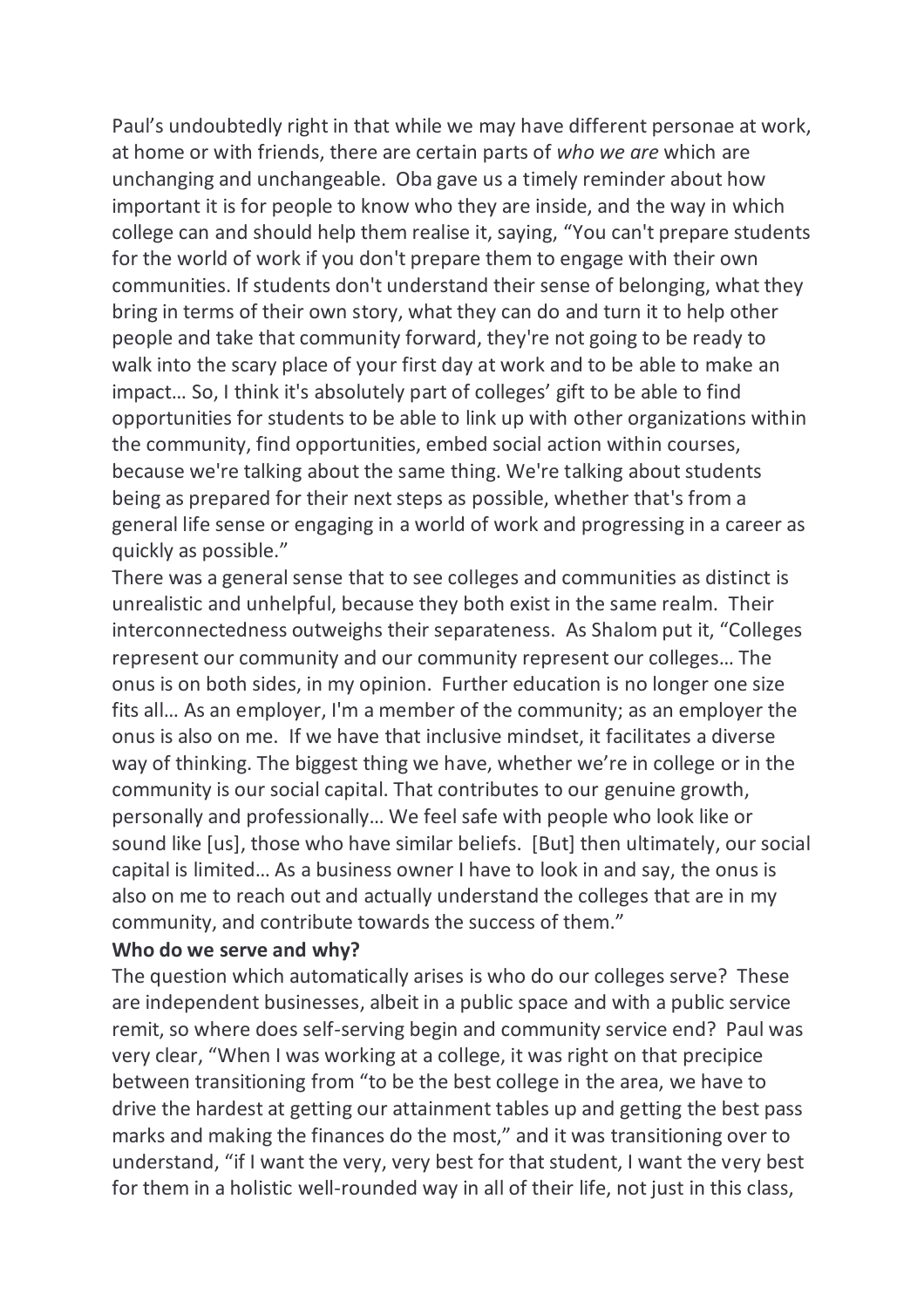because when they leave, I don't want them to just be a dysfunctional person who has a good result in this class. I want them to be a… contributor to society."

Having the will to collaborate for the benefit of all is one thing but the panel considered whether our communities understand the role that colleges actually want to play in society, or does society actually want something different from what colleges are offering? Rehana wondered if colleges appreciate that this is an asymmetric relationship. She said, "It's got to be a two-way relationship… but they're not, not two *equal* sides. We've got to recognize here that… colleges, educational institutions, whether they're schools, universities, sixth forms are places of power, institutions of power." She said that this definitely put the onus on the colleges to do the heavy lifting in the relationship. "Wherever I go I would advocate for reaching outwards… thinking about our role and… how value can be built by drawing the community in and by understanding our communities... Communities are resources in themselves and we really need to recognize the value that… ordinary mums and dads can bring when they are engaged with the institutions that their young people are in."

The subject of representation came up repeatedly in FE Voices 1, and here again Oba was clear that the lack of it was a potentially insurmountable hurdle for a college if it is to properly serve a community. He said, "To be completely effective, my belief is that you have to provide role models that students can buy into and relate to. [Over recent years] college leadership has said, 'We can do better and we can make change, but they can't make changes to the leadership *that day*, but they want to do better so they want to get those lived experiences and okay, you can make positive change, absolutely you can break some of the structural barriers." He recounted his own experience as a small child. "I was dropped into this country at twelve years old, the only black boy in my year, and there were no black teachers in my school… I didn't have leaders in terms of leaders in my own school in sixth form that I could look at and go, 'Wow, that person is like me, and I can achieve that…' If you're at a college where 80% are ethnic minority background, and they see… 90% of leadership not looking like them, and not having the same characteristics as them - in terms of the doors that they'll see as being open to them in their mind, it's going to have an effect, absolutely… It's imperative to bring in role models to those students to make them see, 'yeah I can do incredible things; people break glass ceilings all the time.'"

Shahida agreed. "I can't help thinking of Marcus Rashford, the footballer. Because of him my nephew wants to now read… As a charity we fully support the role of mentors and role models… When I was at university, I did fashion, and I think, I joke about it, I was one of only two brown people on the course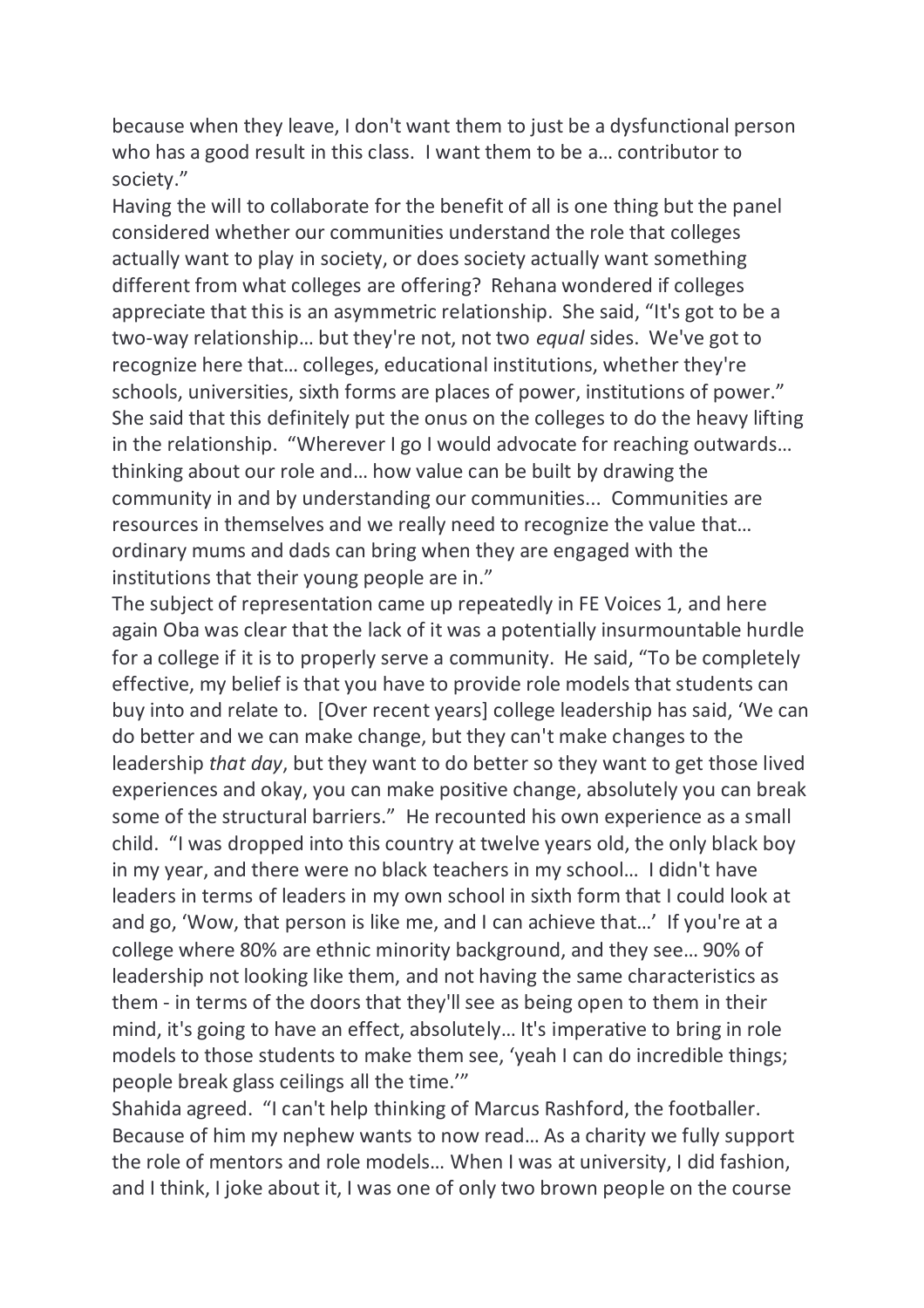and it was really important at that time. Had I seen another person who looked like me, I would probably have gone down a different route." But Raheda voiced a note of caution that colleges must not stop at taking the line of least resistance to apparent representation saying, "Bringing in people who look different does not equal diversity. That can sometimes be an easier fix - bring in your local imam or your local rabbi and you've got a bit of diversity there. What the sector really needs… is diversity of ideas and that doesn't mean just bringing in people who look different but also to challenge you. Allyship is great as long as we're all agreeing, but once that person who comes in makes you feel a little bit uncomfortable, you might not want to be their friend anymore. It's holding onto that allyship and still being that ally, even when the conversation is making you feel uncomfortable, because it's that discomfort that takes you on to a better place."

#### **Vocation V Academia – An unsquarable circle?**

Role models are all about creating a perception of attainability, of even the *possibility* of success. But FE suffers from problematic perceptions of a different kind, that vocational qualifications are a second-rate route to a career – a feeling which Dawn said she knew only too well.

"I came through the apprenticeship route myself into engineering, and for a long time, I think I suffered with imposter syndrome, because in engineering, typically through the networks that I had, you were expected to have gone to university, got a degree, and then progressed into engineering that way… It was through work-based learning, further education, that apprenticeship that gave me the grounding to go on and do what I needed to do so, hopefully, we go back to the role model issue I'm there as a role model to those young people, those apprentices that are coming through… and I think you can't give enough credence to that whole concept of role modelling."

We often think of this prejudice against vocational qualifications as being something in the mind of parents, but as Sufian painfully illustrated, children are often every bit as aware of the distinction as he has discovered in the playground. ".

He said, "If someone's trying a skill in football and they fail, [the other kids say], 'Oh well, he's a BTEC Ronaldo.' And it's the use of that word, of a vocational qualification, with poorer or lesser performance."

There is a frustration that we never seem to hear the stories of success where apprentices and other vocationally trained individuals have done great things – at least not as frequently as we do about graduates. Jason said it was time the sector learnt better how to get the good news out.

"It's that storytelling that really brings it home, that first-hand account of the impact apprenticeships have… on people's lives… In the Times today there was a story about UCAS, who are exploring how to make it as easy to apply for an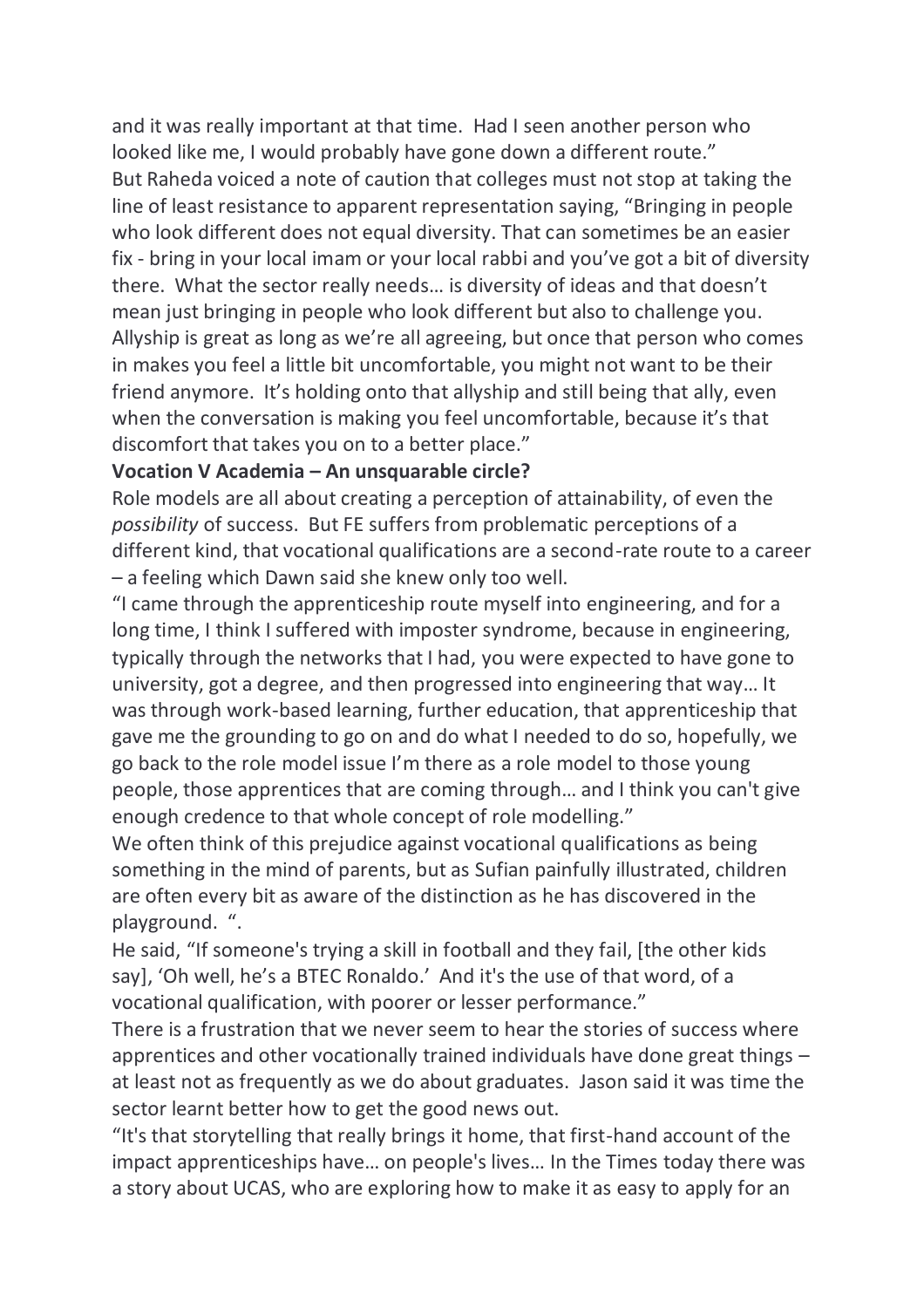apprenticeship as it would be to university, because 50% of young people choose to do an apprenticeship or are interested in apprenticeship. That's a huge number… half a million kids a year… I think that the brand promise on apprenticeships has changed enormously. Yes, it's still misunderstood and there's still a perception that it is the "failed route" and you have to go to university to get anywhere, but I think that has moved enormously in the last five years, even the last two years… I think it will soon be seen [as an] unfair advantage. 'Oh lucky you, your kid went to do an apprenticeship while mine went to university. What a shame.' So I'm very positive about the future." Dr. Majid Al-Kader trained as an engineer to a very high level taking the classically academic route only to discover years later that he'd been channelled in that direction by social pressure. "I discovered after years of doing it I hated engineering," he said. So much so that today he urges the children of his friends to consider carefully the benefits of a vocational education. "Having the practical training, practical qualification and engaging with commercial companies from a very early stage, it's a great advantage more than what university student will have. By the time they finish, they've got a degree, but that doesn't mean they have experience like apprentices have. So that's a massive disadvantage… We should be more loud and we should be proud of it as well."

Shahida thought it was important to maintain a balance between promoting vocational study while not denigrating university.

"There's equal value in it, and I think it is about supporting the individual's choice… supporting the students making the choices, and the parents making those choices as well… I get individuals from disadvantaged communities saying that *my parents are saying this and my parents are saying that*… I'm Pakistani and my, my mom or dad said to me at the time that you don't have to be a doctor or whatever, as long as you get a degree… Just get a degree, and that's it."

As FE professionals we all have to ask ourselves, do we really *believe* that our sector is not for the failed, not second-rate, every bit as good as going to university? If we don't believe it in our hearts, we will never persuade society as a whole to believe it either, as Sufian wryly illustrated.

"As a young person, I always said I'm not going to be like my parents - never force my kids, but every time my son says he wants to have an ice cream van, and be an ice cream van man, I kind of want to drop in, 'Yes, you can run a chain of them, that would be great.'"

Rehana was more direct. "We need some more honesty about vocational qualifications… The truth is that they're not valued in the same way. We can lament it but we all know they're not, and what we really need is a top-down change in narrative… because to be honest at the moment it's painfully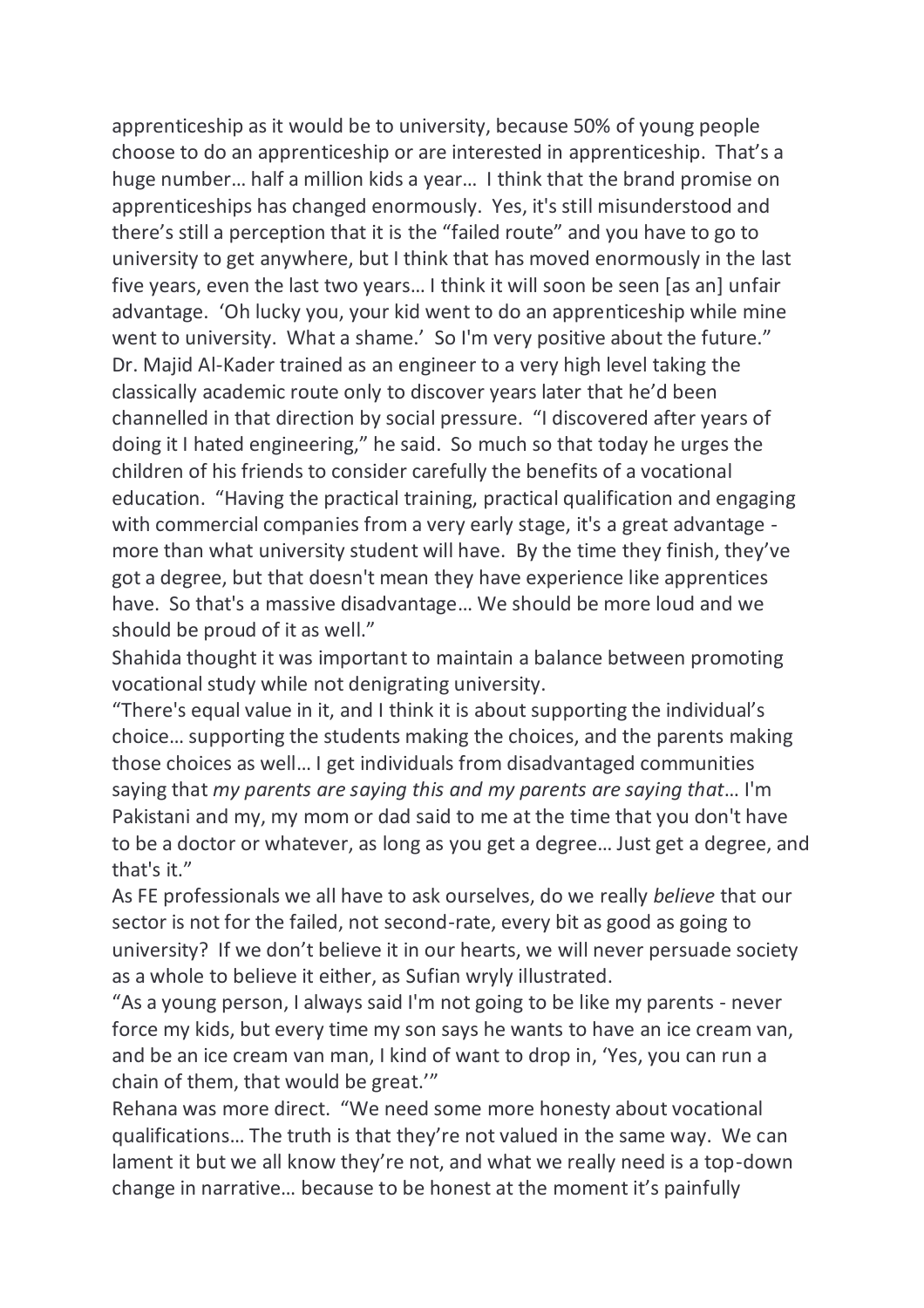classist… We know that there are these parallel dialogues that go along that if you haven't done well you do a BTEC, and if you have done well you do an A Level. But up the road from us in Bedford there are a whole load of private schools and nobody is having those conversations there, and by and large it's working-class young people who are taking vocational qualifications. I don't devalue them personally, I know they bring a lot of value to young people. I know they teach skills that A Levels don't, but I think if we really want to bring parity, we need to change the top-down narrative around them."

While recognising that in some communities there is an inherent bias in favour of universities, Dr. Majid said it was important that we understand why that view is so widely held.

"I'm also of Pakistani heritage," he said, "and my parents wanted me to do well because they didn't want me to experience the same poverty they did. I really want everyone to reflect for a moment on what it means to be a parent, somebody who has grown up and lived through poverty and the aspirations therefore that you want for your children."

Rehana pointed out how daunting it can be for young people going to an institution like an FE College which may seem so culturally unfamiliar and even intimidating.

"The challenge of fitting in is greater for people who are racialised. I'm chair of governors at an all-girls school and the vast majority of our girls are from racialised backgrounds... I know so many of them think they must dress in a particular way, they must speak in a particular way, in order to be seen as professional and in order to achieve success… Sitting as a family trying to balance all of these ideas, [trying to work out] what's the best way of getting there, because I recognise all of these things about me that are going to be a barrier to fitting in. There's already a barrier there. If I go down the BTEC route, and I'm hearing all of these things about BTEC, is that going to be another barrier? So, the discourse is classist and it has a particular impact for racialised people."

She said when it comes to deciding between academia and vocation, "Value doesn't just come from us saying they're [equally] valuable."

### **Potential ways forward**

The problems are many and complex and it would be easy to be disheartened, but in summing up the panellists all offered their rallying cries for a future of greater parity and equality.

Sufian in particular felt it was really important to be on the front foot. He said, "The role [of colleges] is powerful in towns like Luton where food banks and division are on the rise, where you've got social breakdown in society with low aspirations of young people… The roll is there for colleges to come out of their front doors and say to people, 'we're part of this community, we're one of the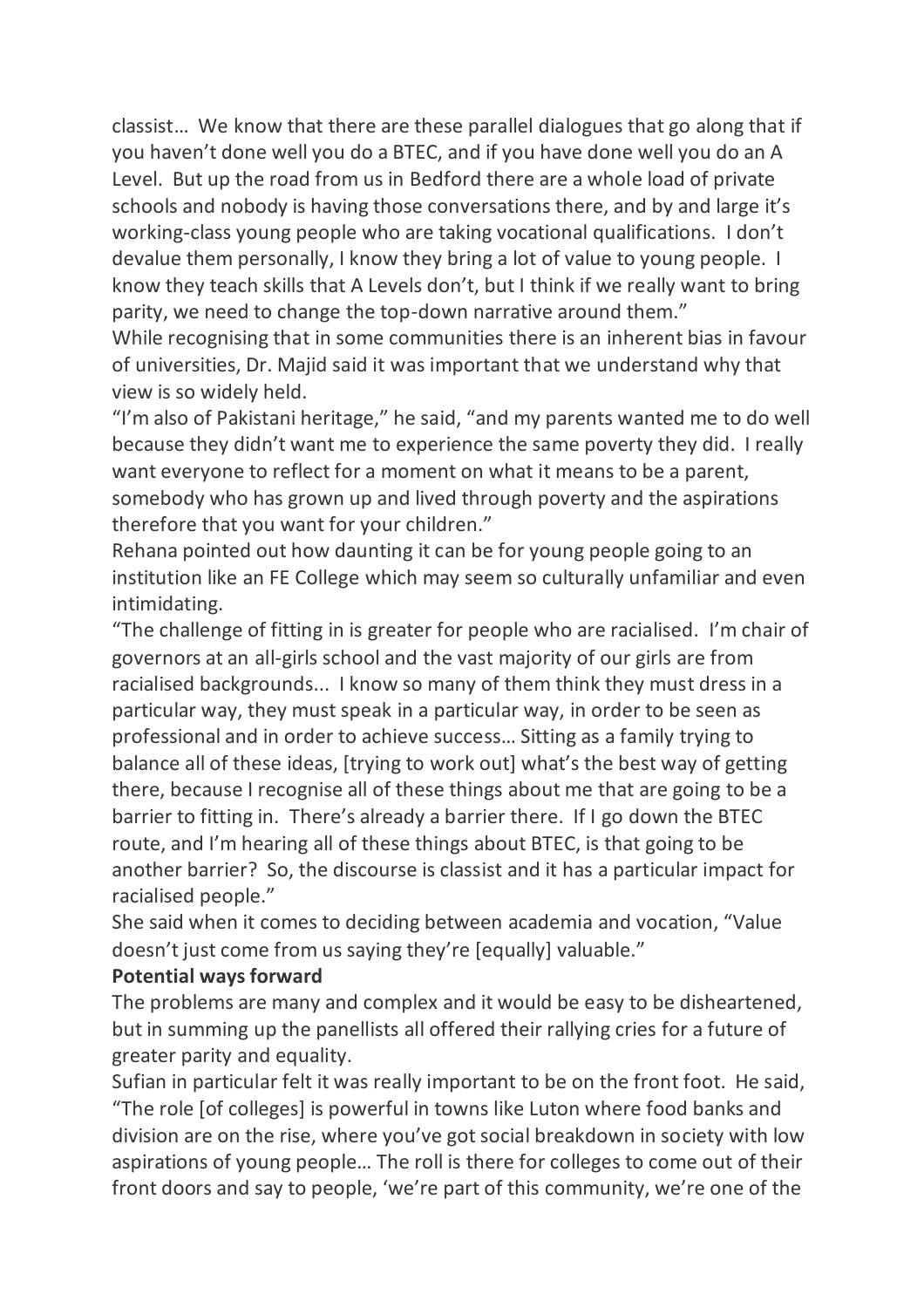greatest parts that can make a difference…' If we get the opportunities right for our young people and if we engage employers… well enough… [they] will have the most important thing at the end of their time there which is employability."

He went on, "To be condemned at the age of sixteen because you didn't revise or you couldn't manage societal pressures and you didn't make the cut at GCSEs - I want to do my history GCSE now, I hated it at GCSE, it was the wrong time for me… because it's the right time for me now. What I've seen vocational qualifications do is give kids a second lease in life and an opportunity for them and for adults further on in life to go on and make something of their life, learn a new skill, learn a trade and make themselves more employable than you could if you just rely on that academic qualification and that structural system where you either make it at sixteen or you're done for life."

Dawn sounded a message of hope in her specialism.

"It's about having those allies and advocates. I'm in contact with people at the association for BME engineers, and we're watching avidly to see what comes out of the Hamilton review, so that we can support young engineering apprentices going through that programme."

Dr Majid said, "It's about encouraging the colleges to work closely with the community, educate the families, and just be proud about what colleges do, and working with the commercial companies, getting more engagement with everybody, because to me as a business owner, I had no idea what an apprenticeship could do until I started getting involved with my wonderful local Milton Keynes College and realised how great the students can be. Jason and I hopefully are both going to employ two or three apprentices come September because we love working with the students."

Much of the discussion was around connectivity; how colleges and communities can come together for mutual benefit. But Jason demonstrated that difficult connections are not just about race or class, and that smaller businesses in particular need to be less *cut off* from FE.

He said, "Colleges need to be more visible around SMEs [Small and Mediumsized Enterprises] because they are the biggest shop window for skills a small business has. Every small business wants to grow and through their partnership with the college they *can* grow… I put it to Milton Keynes College and all colleges that being visible to small businesses is essential."

Lack of a viable connection between colleges and businesses creates a clear barrier to collaboration, and Oba pointed out that sometimes colleges need to see beyond the apparent reluctance of young people to get involved.

"Sometimes we perceive a sixteen year old not getting involved as apathy when really it's a lack of confidence, so we really need to find out what's at the